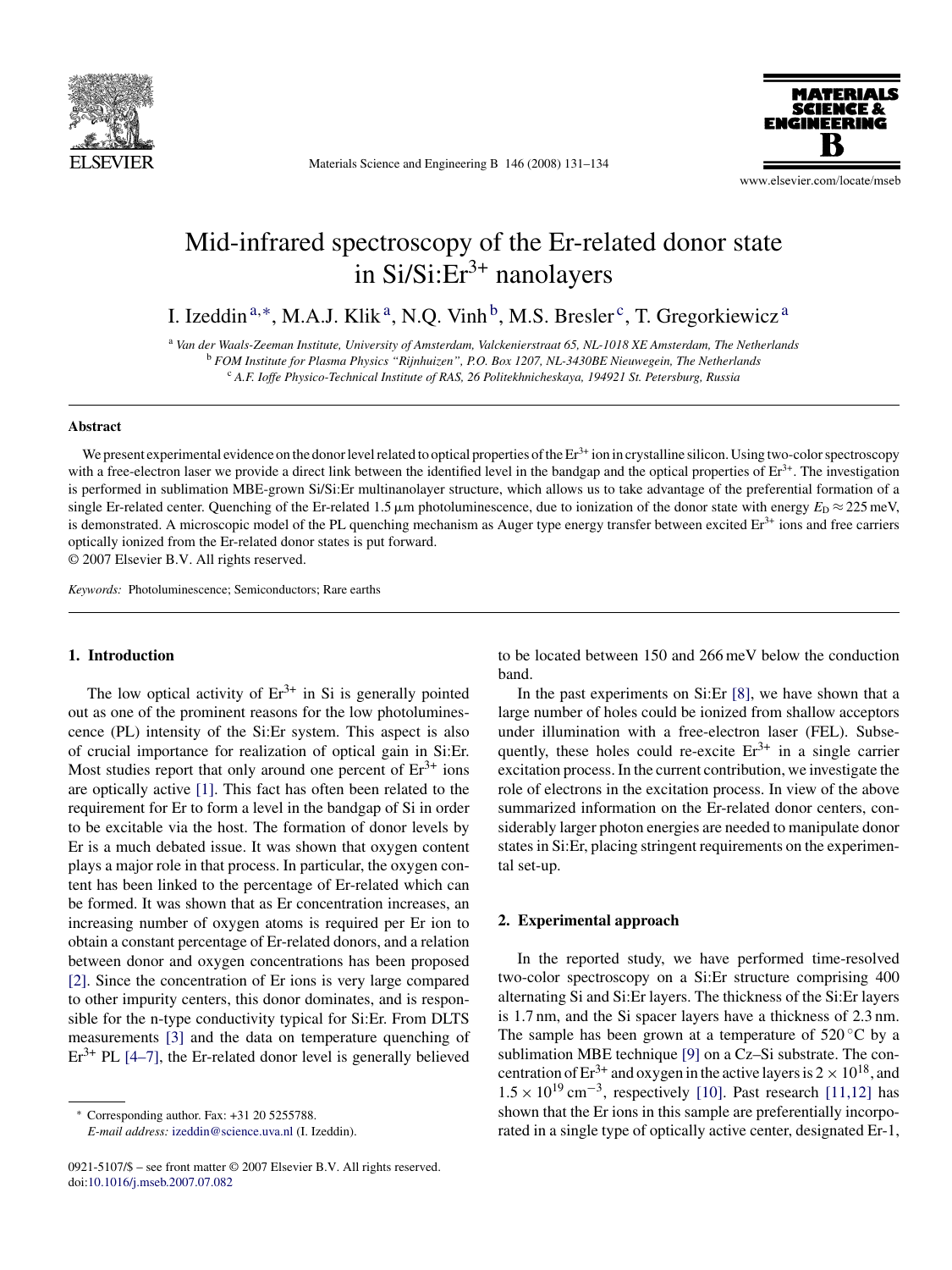

Fig. 1. PL spectrum of the Si:Er structure grown used in the study. In two-color spectroscopy – primary excitation with a Nd:YAG laser, secondary excitation with a FEL, schematics in the inset – intensity of the highlighted PL line has been followed  $T = 4.2$  K.

whose emission is characterized by the smallest linewidth ever observed for any emission from a semiconductor host. Due to the single center character, this system is particularly suited to investigate the role of the Er-related level in the excitation process. It is expected that a single type of center will create a single level in the bandgap of silicon, thus considerably simplifying the modeling of the complex system of excitation and de-excitation pathways.

In Fig. 1, the idea of the two-color experiment is schematically shown together with PL spectrum of the investigated structure. The two-color spectroscopy measurements were performed at the free-electron laser FELIX facility in Nieuwegein, The Netherlands. The third harmonic of the FEL was used to enable a tunable probe wavelength range between 3.3 and 5  $\mu$ m. For primary excitation of the system, the second harmonic of a Nd:YAG laser was used (532 nm). The duration of the Nd:YAG pulse is shorter than 100 ps, while the duration of the total FEL pulse is about  $5 \mu s$ . In the experiment, we monitored changes of PL emitted by the sample upon primary excitation (band-to-band indirect excitation mechanism), as induced by applying the secondary (FEL) beam—see, e.g., [\[13\]](#page-3-0) for a detailed description of two-color spectroscopy. In the reported study, we have observed reduction of the Er-related PL (monitored at  $\lambda \approx 1.5 \,\mu$ m, due to the  ${}^{4}I_{13/2} \rightarrow {}^{4}I_{15/2}$  transition of Er<sup>3+</sup> ion) upon application of FEL and then investigated this effect as a function of FEL wavelength, flux, and the delay time between the primary and secondary pulses.

#### **3. Results and discussion**

In the experiment, we have observed that the PL intensity from  $Er<sup>3+</sup>$  generated upon primary Nd:YAG excitation is quenched significantly by the secondary probing pulse from the FEL. In the time domain, we have noticed that the quenching effect: (i) was not observed for FEL pulsed fired before the pump pulse, (ii) had the largest magnitude when the FEL was fired directly after the primary pulse, and (iii) increased nearly linearly with FEL pulse duration [\[14\].](#page-3-0)

We note that the observation of PL quenching was unexpected, since it has not been seen in our previous two-color experiments performed on the same sample with the FEL operating in the 70–200 meV range. We have therefore investigated in detail the quenching rate of Er PL as function of the FEL wavelength [\[14\].](#page-3-0) We have found out that the quenching effect gradually increases for larger quantum energies, with an onset at  $E \approx 225$  meV. Consequently, we have identified this energy with a level in the gap, whose ionization (by the FEL) leads to a reduction of the Er excited state population. In view of the earlier remarks, it was natural to associate this level with the postulated Er-related donor center. We note that the observed thermal stability of the quenching effect – which, in contrast to the earlier studies, persists up to at least  $T = 70$  K – is also consistent with the relatively deeper character of the involved traps.

In order to quantify the observed quenching effect we introduce the quench rate of  $Er^{3+}$  PL, denoted by  $R_{FEL}$ . In this approach, the effect of the FEL is regarded as an extra decay pathway of excited  $Er^{3+}$ , with a constant magnitude during the FEL pulse:

$$
R_{\text{FEL}} = \frac{1}{\tau_{\text{FEL}}} = \frac{1}{\tau_{\text{Er}} + \text{FEL}} - \frac{1}{\tau_{\text{Er}}}, \quad \text{for } t_{\text{FEL}} \le t \le t_{\text{FEL}} + \Delta t_{\text{FEL}},
$$
\n(1)

with  $\tau_{\text{FEL}}$  the effective decay time due to the FEL pulse, and  $\tau_{\text{Er+FEL}}$  and  $\tau_{\text{Er}}$  the total (measured) and  $\text{Er}^{3+}$  PL decay times, respectively, and  $\Delta t_{\text{FEL}}$  and  $t_{\text{FEL}}$  the duration and the timing of the FEL pulse. Taking into account the exponential decay of  $Er^{3+}$  PL intensity, we find the following expression for the quench ratio *Q* of the total number of photons emitted by Er with and without illumination by FEL:

$$
Q (\Phi_{\text{FEL}}, h_{V\text{FEL}}, \Delta t_{\text{FEL}})
$$
  
=  $1 - \frac{\int_{t_{\text{FEL}} + \Delta t}^{\infty} E_{\text{FEL}}^{*}(t) dt}{\int_{t_{\text{FEL}} + \Delta t}^{\infty} E_{\text{noFEL}}^{*}(t) dt}$   
=  $1 - \frac{\int_{t_{\text{FEL}} + \Delta t}^{\infty} E_{\text{noFEL}}^{*}(0) \exp(-t/\tau_{Er}) dt}{\int_{t_{\text{FEL}} + \Delta t}^{\infty} E_{\text{noFEL}}^{*}(0) \exp(-t/\tau_{Er}) dt} \exp(-R_{\text{FEL}} \Delta t_{\text{FEL}})$   
=  $1 - \exp(-R_{\text{FEL}} \Delta t_{\text{FEL}}),$  (2)

where  $E_{\text{FEL}}^*$  and  $E_{\text{noFEL}}^*$  corresponds to the amplitude of PL intensity with and without application of FEL, respectively. From here it follows that

$$
R_{\text{FEL}} = -\frac{\ln[1 - Q(\Phi_{\text{FEL}}, h\nu_{\text{FEL}}, \Delta t_{\text{FEL}})]}{\Delta t_{\text{FEL}}}.
$$
\n(3)

In [Fig. 2, t](#page-2-0)he dependence of the quenching rate on the photon flux  $\Phi$ <sub>FEL</sub> is illustrated for FEL set to two different wavelengths. As can be seen, the effect saturates at the FEL-induced additional decay rate of  $R_{\text{FEL}} = 8 \times 10^4 \text{ s}^{-1}$ ; this corresponds to the situation when approximately 35% of the original PL intensity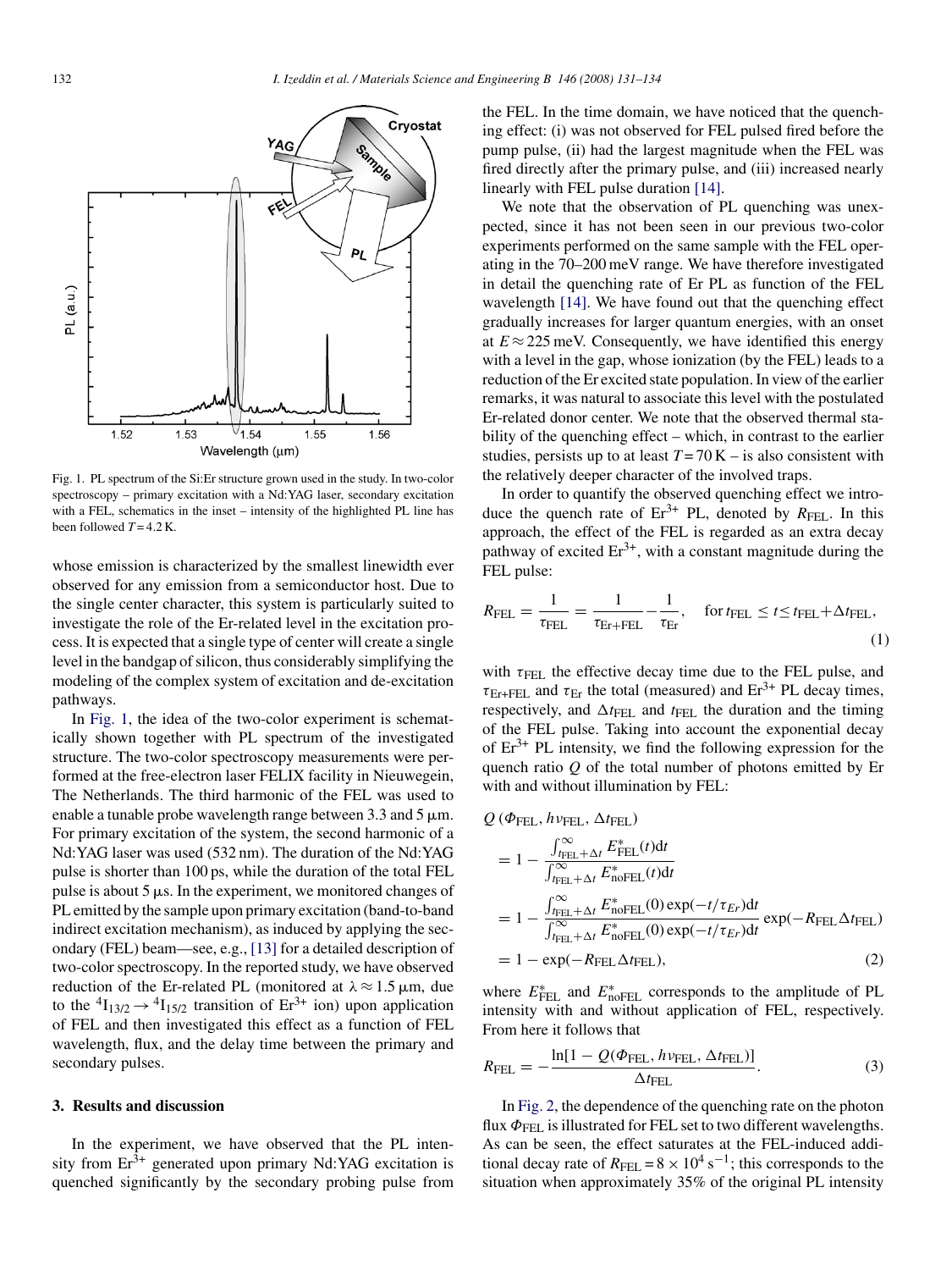<span id="page-2-0"></span>

Fig. 2. FEL flux dependence of the quench of  $Er^{3+}$  PL at 0.8 eV for various settings of the FEL photon energy. Values indicate the saturation rates as obtained from the fitting to Eq. (9)  $T = 4.2$  K.

remains at the end of FEL pulse. From the saturated character, one has to conclude that direct optical energy back-transfer, as was shown for InP:Yb [\[15\],](#page-3-0) cannot be the cause of the observed PL quenching. In the case of optical back-transfer, the  $Er<sup>3+</sup>$  ion de-excites with an electron-hole pair being formed on the Errelated level. In such a process, however, it should be possible to fully quench the signal, as the quenching effect depends only on the number of excited  $Er^{3+}$  ions and the flux. Therefore, the effective decay rate during activation of the FEL is not limited, making it possible to fully quench the signal at high flux, in contrast to the observed saturation.

## **4. Microscopic model**

The microscopic model that explains the observed effects is shown in Fig. 3. We propose that during illumination with the FEL, electrons are ionized from the donor level located at  $E_D \approx 225$  meV and brought into the conduction band:

$$
\frac{dn}{dt} = C_1 \Phi(N_d^{\text{tot}} - N_d^+ - n) - C_c(N_d^+ + n) \ n = 0 \tag{5}
$$

with  $N<sub>d</sub><sup>tot</sup>$  the total concentration of donors in the system, of which  $N_d^+$  do not have an electron under equilibrium (relaxed) conditions at zero temperature. Some of the donors can be compensated, for example, by acceptors present in the system, increasing the value of  $N_d^+$ . Coefficient  $C_c$  denotes the capture coefficient of an electron at the donor level, and  $C<sub>I</sub>$  is the cross section for ionization of a filled donor upon application of the FEL beam. Obviously, the parameters  $C_c$  and  $C<sub>I</sub>$  depend on the specific photon energy to which the FEL beam is tuned. The equation assumes that equilibrium is present during the pulse. The proof that this is indeed the case is given by the experimental observation that the quench saturates with increasing photon flux of the FEL, while no saturation upon an increase of pulse length is observed. Assuming equilibrium, from Eq. (5) we get to the following expression for electron concentration during the



Fig. 3. Microscopic model of quenching of  $Er<sup>3+</sup> PL$  at 0.8 eV observed upon illumination with a FEL. (A) Electron-hole recombination provides the energy needed to excite the  $Er^{3+}$  ion to the  ${}^{4}I_{13/2}$  state. (B) Electrons from the Er-related donor level are ionized by the intense mid-infrared radiation from the FEL. (C) The induced population of electrons in the conduction band reduces the number of excited  $Er<sup>3+</sup>$  ions in an Auger quenching process.

FEL pulse:

$$
n(\Phi) = \frac{1}{2} \left[ -\left(\frac{C_{I}}{C_{c}}\Phi + N_{d}^{+}\right) + \sqrt{\left(\frac{C_{I}}{C_{c}}\Phi + N_{d}^{+}\right)^{2} + 4\frac{C_{I}}{C_{c}}\Phi(N_{d}^{\text{tot}} - N_{d}^{+})} \right].
$$
 (6)

As can be expected, for very high flux, this concentration reaches the value  $N_{\rm d}^{\rm tot} - N_{\rm d}^+$ , which is equal to the total number of donors that have an electron. These free-electrons reduce the excited state population of  $Er^{3+}$  by Auger quenching

$$
\frac{dE_{\text{FEL}}^{*}}{dt} = -\frac{E_{\text{FEL}}^{*}}{\tau_{\text{Er}}} - C_{\text{A}}n(\Phi, t)E_{\text{FEL}}^{*} \to E_{\text{FEL}}^{*}
$$
\n
$$
= E_{\text{FEL}}^{*}(t=0) \exp\left(\frac{-t}{\tau_{\text{Er}}}\right) \exp\left(-C_{\text{A}} \int_{0}^{t} n(\Phi, t) dt\right). \tag{7}
$$

From here we find

$$
Q(\Phi_{\text{FEL}}, h\nu, \Delta t_{\text{FEL}}) = 1 - \exp\left(-C_{\text{A}} \int_0^t n(\Phi, t) dt\right), \qquad (8)
$$

and

$$
R_{\text{FEL}}\Delta t_{\text{FEL}} = C_{\text{A}} \int_0^t n(\Phi, t) \mathrm{d}t \approx C_{\text{A}} n_{\text{eff}}(\Phi) \Delta t_{\text{FEL}}, \tag{9}
$$

where the last step constitutes an approximation of the timedependent electron concentration by its effective value *n*eff(Φ) for the duration  $\Delta t$ <sub>FEL</sub> of the FEL pulse. We can see that for our model, the effective quench rate *R*<sub>FEL</sub> has approximately a linear dependence on the electron concentration  $n_{\text{eff}}(\Phi)$ . Therefore, the flux dependencies shown in Fig. 2 can be fitted with the obtained dependence, multiplied with the Auger coefficient  $C_A$